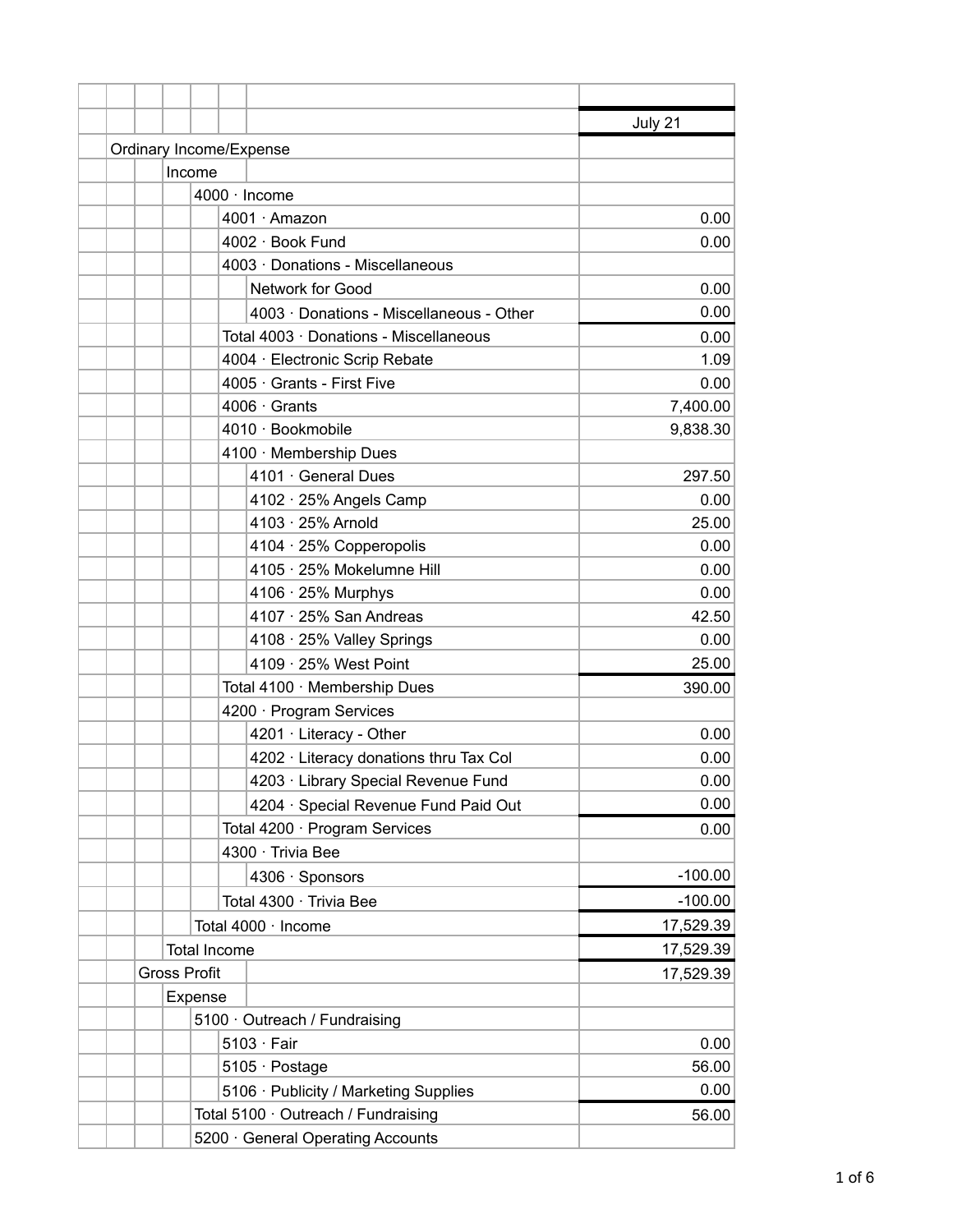|  | 5201 · Accounting Fees / CPA            | 0.00   |
|--|-----------------------------------------|--------|
|  | 5202 · Administrative costs - Comm. Tr  | 0.00   |
|  | 5204 · Bank Service Charges             | 119.76 |
|  | 5206 · Dues and Subscriptions FOLUSA    | 0.00   |
|  | 5207 · Insurance                        |        |
|  | Liability Insurance                     | 0.00   |
|  | State Compensation Ins.                 | 0.00   |
|  | Total 5207 · Insurance                  | 0.00   |
|  | 5209 · Office Supplies                  | 45.98  |
|  | 5210 · Postage                          | 0.00   |
|  | $5211 \cdot$ Rent                       | 0.00   |
|  | 5212 · State Filing Fee                 | 0.00   |
|  | 5213 · Website contract                 | 0.00   |
|  | 5217 · Yard Maintenance                 | 600.00 |
|  | Total 5200 · General Operating Accounts | 765.74 |
|  | 5300 · Branch %                         |        |
|  | 5301 · Angels Camp %                    | 0.00   |
|  | 5302 · Arnold %                         | 0.00   |
|  | 5303 · Copperopolis %                   | 0.00   |
|  | 5304 · Mokelumne Hill %                 | 0.00   |
|  | 5305 · Murphys %                        | 0.00   |
|  | 5306 · San Andreas %                    | 0.00   |
|  | 5307 · Valley Springs %                 | 0.00   |
|  | 5308 · West Point %                     | 0.00   |
|  | Total 5300 · Branch %                   | 0.00   |
|  | 5400 · Payroll Expenses Budgeted        |        |
|  | 5401 · Angels Camp                      |        |
|  | Angels Camp Wage Reimb.                 | 0.00   |
|  | 5401 · Angels Camp - Other              | 0.00   |
|  | Total 5401 · Angels Camp                | 0.00   |
|  | 5402 · Arnold                           |        |
|  | Arnold Wage Reimb.                      | 0.00   |
|  | 5402 · Arnold - Other                   | 0.00   |
|  | Total 5402 · Arnold                     | 0.00   |
|  | 5403 · Copperopolis                     |        |
|  | Copper Wage Reimbur.                    | 0.00   |
|  | 5403 · Copperopolis - Other             | 0.00   |
|  | Total 5403 · Copperopolis               | 0.00   |
|  | 5404 · Murphys                          |        |
|  | Murphys Wage Reimb.                     | 0.00   |
|  | 5404 · Murphys - Other                  | 0.00   |
|  | Total 5404 · Murphys                    | 0.00   |
|  | 5405 · San Andreas                      |        |
|  | San Andreas Wage Reimb.                 | 0.00   |
|  | 5405 · San Andreas - Other              | 0.00   |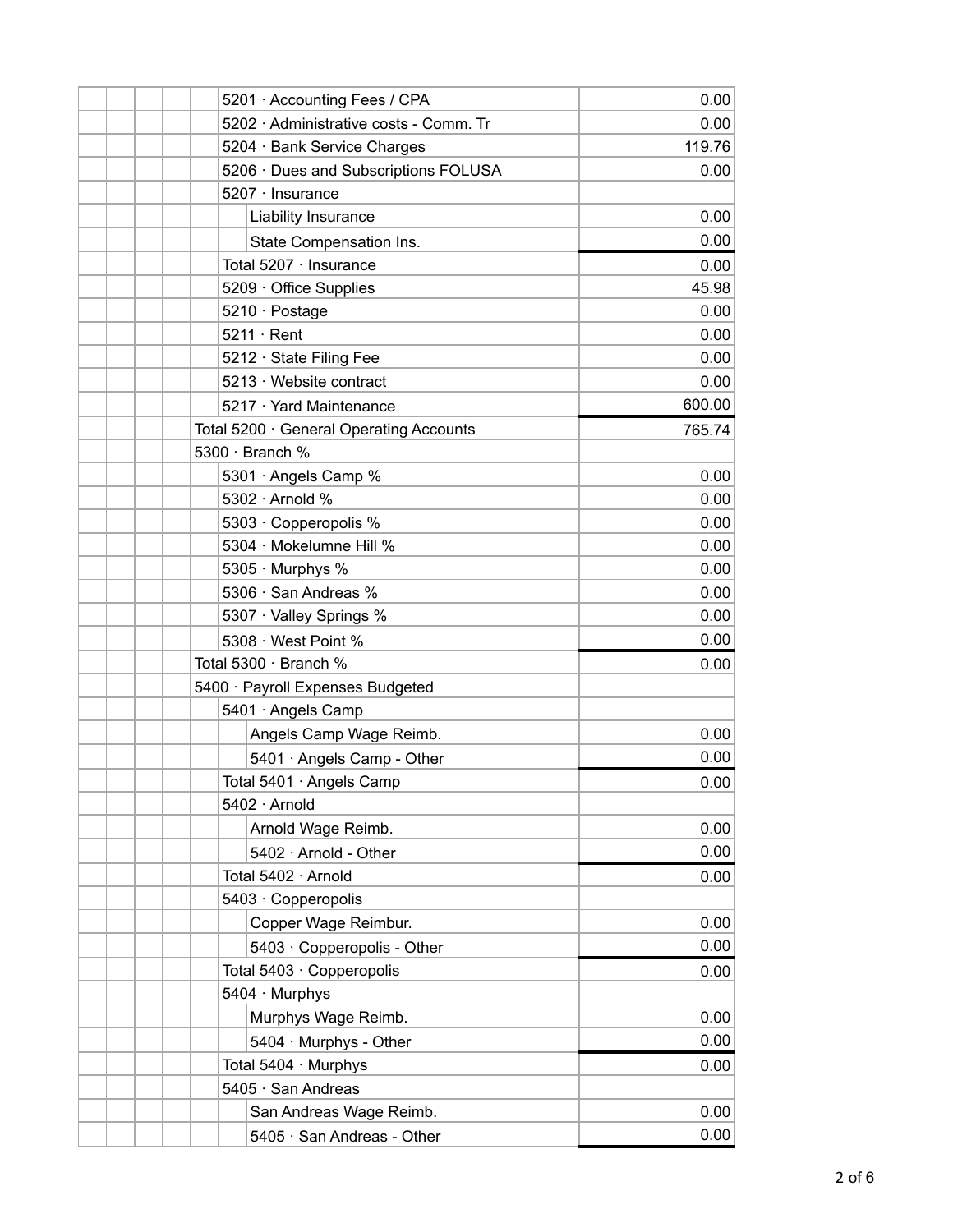|            | Total 5405 · San Andreas                 |                        |                  | 0.00                                |          |
|------------|------------------------------------------|------------------------|------------------|-------------------------------------|----------|
|            |                                          |                        |                  | 5406 · Valley Springs               |          |
|            |                                          |                        |                  | Valley Springs Wage Reimb.          | 0.00     |
|            |                                          |                        |                  | 5406 · Valley Springs - Other       | 0.00     |
|            |                                          |                        |                  | Total 5406 · Valley Springs         | 0.00     |
|            |                                          |                        |                  | 5407 · Extra Hire - Cataloguer      | 0.00     |
|            |                                          |                        |                  | 5408 · PAC Newsletter Payroll       | 0.00     |
|            |                                          |                        |                  | 5409 · PAC Website Payroll          | 0.00     |
|            |                                          |                        |                  | 5410 · Bookkeeper                   | 0.00     |
|            | 5411 · Intuit Payroll Expenses           |                        |                  |                                     | 2.00     |
|            | 5400 · Payroll Expenses Budgeted - Other |                        |                  |                                     | 685.58   |
|            | Total 5400 · Payroll Expenses Budgeted   |                        |                  |                                     | 687.58   |
|            |                                          | 5500 · Program Expense |                  |                                     |          |
|            |                                          |                        |                  | 5501 · Book Mobile                  | 0.00     |
|            |                                          |                        |                  | 5502 · Book Fund                    | 0.00     |
|            |                                          |                        |                  | 5503 Contribution for Angels Branch | 0.00     |
|            |                                          |                        |                  | 5504 · Children's Programs -Jennie  | 0.00     |
|            |                                          |                        |                  | $5505 \cdot E$ - Books              | 0.00     |
|            |                                          |                        |                  | 5506 · Kanopy                       | 0.00     |
|            |                                          |                        |                  | 5507 · Literacy Expenses            |          |
|            |                                          |                        | Literacy / Staff |                                     | 0.00     |
|            |                                          |                        |                  | Literacy Tax Dollars Paid           | 0.00     |
|            |                                          |                        |                  | Total 5507 · Literacy Expenses      | 0.00     |
|            |                                          |                        |                  | 5509 · Lunch Program                | 3,291.84 |
|            |                                          |                        |                  | 5510 · Head Start - West Point      | 0.00     |
|            |                                          |                        |                  | Total 5500 · Program Expense        | 3,291.84 |
|            | <b>Total Expense</b>                     |                        | 4,801.16         |                                     |          |
|            | Net Ordinary Income                      |                        | 12,728.23        |                                     |          |
| Net Income |                                          |                        |                  | 12,728.23                           |          |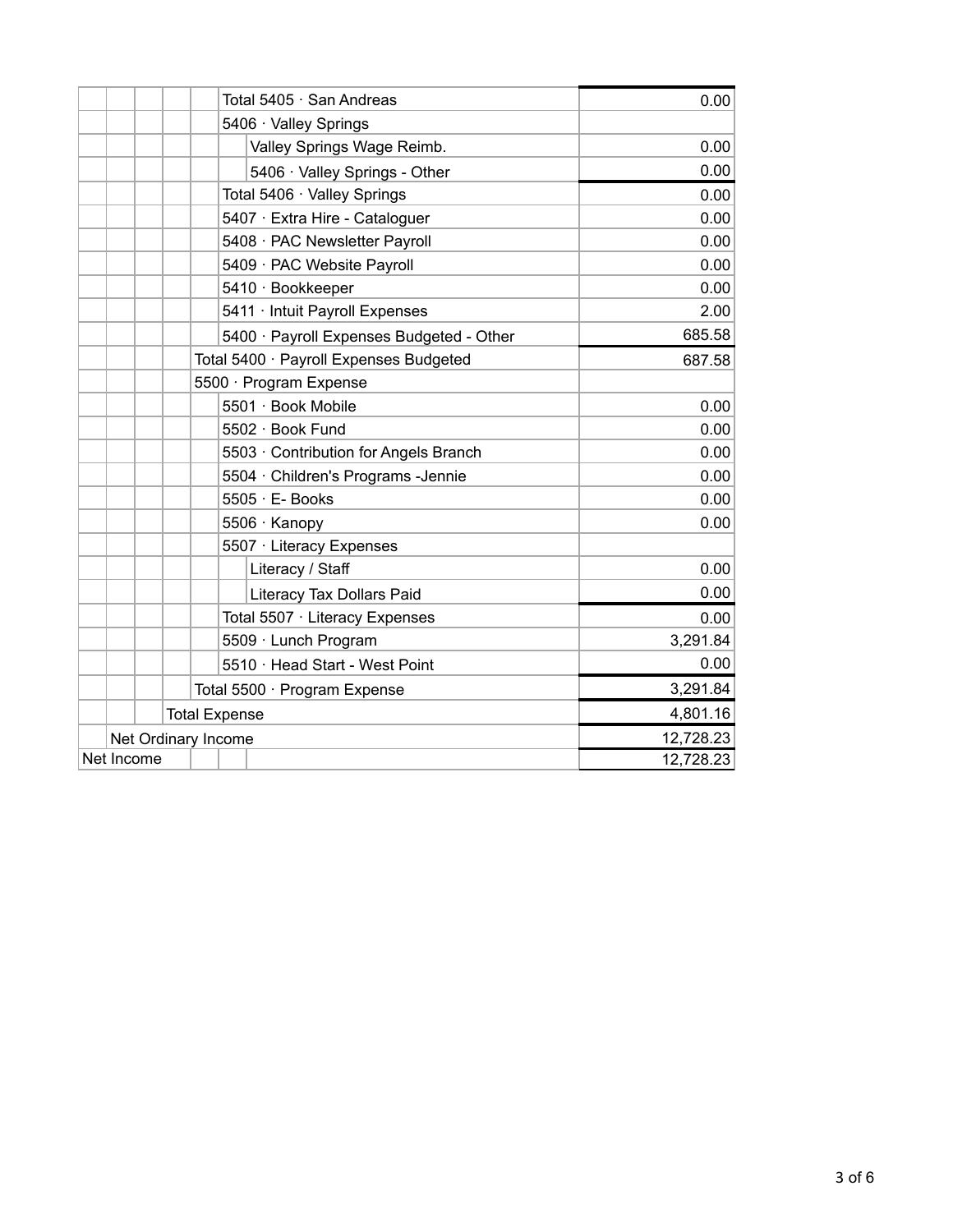| <b>TOTAL</b>  |               |  |  |  |
|---------------|---------------|--|--|--|
| Jan - July 21 | <b>Budget</b> |  |  |  |
|               |               |  |  |  |
|               |               |  |  |  |
|               |               |  |  |  |
| 20.06         | 50.00         |  |  |  |
| 865.00        |               |  |  |  |
|               |               |  |  |  |
| 130.00        |               |  |  |  |
| 2,788.62      | 200.00        |  |  |  |
| 2,918.62      | 200.00        |  |  |  |
| 1.36          |               |  |  |  |
| 0.00          | 500.00        |  |  |  |
| 7,400.00      |               |  |  |  |
| 74,490.68     | 40,000.00     |  |  |  |
|               |               |  |  |  |
| 3,402.50      | 3,000.00      |  |  |  |
| 232.50        | 140.00        |  |  |  |
| 286.25        | 300.00        |  |  |  |
| 21.25         | 100.00        |  |  |  |
| 126.25        | 90.00         |  |  |  |
| 122.50        | 100.00        |  |  |  |
| 138.75        | 150.00        |  |  |  |
| 103.75        | 75.00         |  |  |  |
| 96.25         | 90.00         |  |  |  |
| 4,530.00      | 4,045.00      |  |  |  |
|               |               |  |  |  |
| 100.00        | 400.00        |  |  |  |
| 915.00        | 3,000.00      |  |  |  |
| 15,480.00     |               |  |  |  |
| $-18,900.00$  |               |  |  |  |
| $-2,405.00$   | 3,400.00      |  |  |  |
|               |               |  |  |  |
| $-100.00$     |               |  |  |  |
| $-100.00$     |               |  |  |  |
| 87,720.72     | 48,195.00     |  |  |  |
| 87,720.72     | 48,195.00     |  |  |  |
| 87,720.72     | 48,195.00     |  |  |  |
|               |               |  |  |  |
|               |               |  |  |  |
| 0.00          | 600.00        |  |  |  |
| 166.00        | 100.00        |  |  |  |
| 0.00          | 250.00        |  |  |  |
| 166.00        | 950.00        |  |  |  |
|               |               |  |  |  |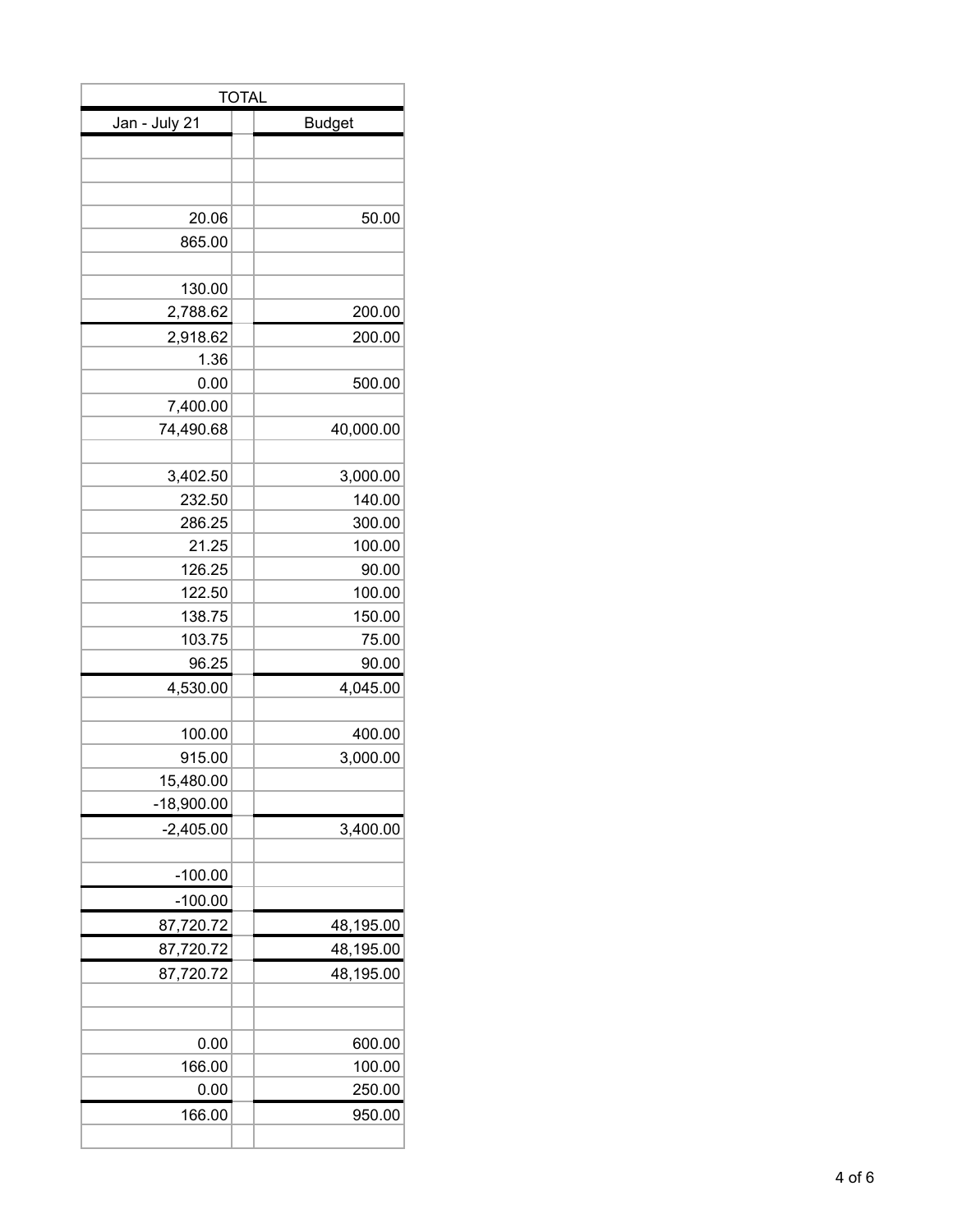| 0.00      | 2,500.00    |
|-----------|-------------|
| 0.00      | 25.00       |
| 432.18    | 35.00       |
| 80.00     | 80.00       |
|           |             |
| 1,434.00  | 1,400.00    |
| 0.00      | 600.00      |
| 1,434.00  | 2,000.00    |
| 45.98     | 600.00      |
| 0.00      | 200.00      |
| 0.00      | 1,200.00    |
| 0.00      | 100.00      |
| 348.00    |             |
| 3,750.00  | 7,200.00    |
| 6,090.16  | 13,940.00   |
|           |             |
| 232.50    | 140.00      |
| 261.25    | 300.00      |
| 0.00      | 100.00      |
| 126.25    | 90.00       |
| 122.50    | 100.00      |
| 96.25     | 150.00      |
| 103.75    | 75.00       |
| 71.25     | 90.00       |
| 1,013.75  | 1,045.00    |
|           |             |
|           |             |
| 0.00      | $-3,240.00$ |
| 0.00      | 3,240.00    |
| 0.00      | 0.00        |
|           |             |
| $-434.65$ | $-3,240.00$ |
| 0.00      | 3,240.00    |
| $-434.65$ | 0.00        |
|           |             |
| 0.00      | $-3,240.00$ |
| 0.00      | 3,240.00    |
| 0.00      | 0.00        |
|           |             |
| $-83.60$  | $-3,240.00$ |
| 0.00      | 3,240.00    |
| $-83.60$  | 0.00        |
|           |             |
| 0.00      | $-3,240.00$ |
| 0.00      | 3,240.00    |